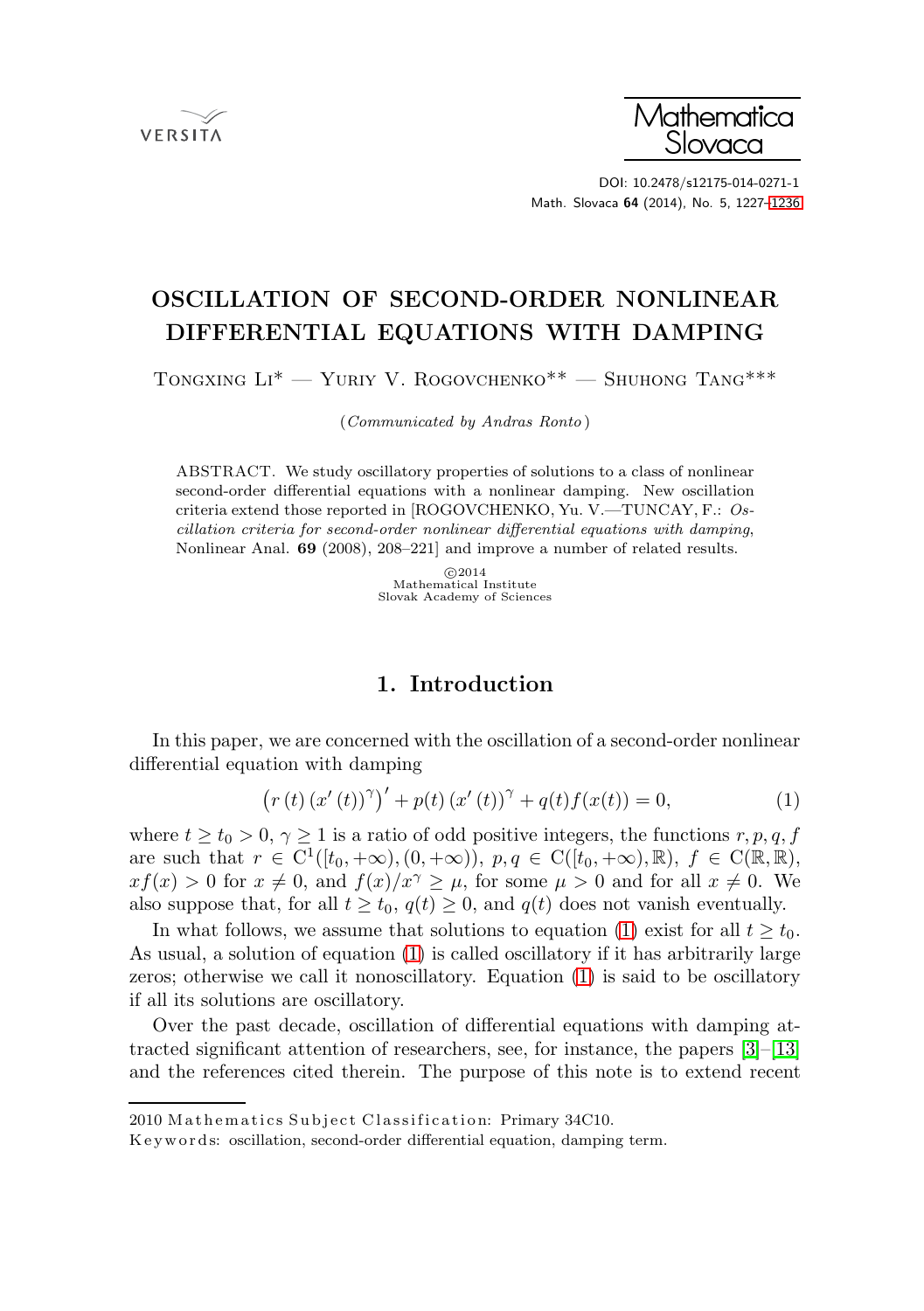oscillation results due to Rogovchenko and Tuncay [\[9\]](#page-8-2) obtained for a differential equation

$$
(r(t) x'(t))' + p(t) x'(t) + q(t) f(x(t)) = 0
$$

to a more general equation [\(1\)](#page-0-0) that may be also viewed as a special case of second-order damped differential equations with a p-Laplacian.

## **2. Main results**

In the sequel, all functional inequalities are assumed to be satisfied for all t sufficiently large. Let

 $\mathbb{D} = \{(t, s): t_0 \le s \le t < +\infty\}$  and  $\mathbb{D}_0 = \{(t, s): t_0 \le s < t < +\infty\}.$ 

We say that a function  $H \in \mathcal{C}(\mathbb{D}, [0, +\infty))$  belongs to a class  $\mathcal{W}_{\gamma}$  if:

- (i)  $H(t, t) = 0$ , and  $H(t, s) > 0$  for all  $(t, s) \in \mathbb{D}_0$ ;
- (ii) H has a non-positive continuous partial derivative with respect to the second variable satisfying condition

<span id="page-1-1"></span><span id="page-1-0"></span>
$$
\frac{\partial}{\partial s}H(t,s) = -h(t,s)(H(t,s))^{\gamma/(\gamma+1)},
$$

for some function  $h \in \mathcal{L}_{loc}(\mathbb{D}, \mathbb{R})$ .

Note that for  $\gamma = 1$ ,  $\mathcal{W}_{\gamma}$  reduces to the class of functions W used in [\[9\]](#page-8-2).

The following auxiliary result collects two useful inequalities that can be found, respectively, in Jiang and Li [\[2\]](#page-8-3) and Hardy et al. [\[1\]](#page-8-4).

**LEMMA 1.** Let  $\gamma \geq 1$  be a ratio of two odd numbers. Then,

<span id="page-1-3"></span>
$$
A^{1+1/\gamma} - (A - B)^{1+1/\gamma} \le \frac{B^{1/\gamma}}{\gamma} \left[ (\gamma + 1) A - B \right],\tag{2}
$$

*and*

<span id="page-1-2"></span>
$$
C^{(\gamma+1)/\gamma} - \frac{\gamma+1}{\gamma} CD^{1/\gamma} \ge -\frac{1}{\gamma} D^{(\gamma+1)/\gamma}.
$$
 (3)

**THEOREM 2.** Suppose that there exists a function  $\rho \in C^1([t_0, +\infty), \mathbb{R})$  such that, *for some*  $\beta \geq 1$  *and for some*  $H \in \mathcal{W}_{\gamma}$ *,* 

$$
\limsup_{t \to +\infty} \frac{1}{H(t,t_0)} \int_{t_0}^t \left[ H(t,s)\psi(s) - \frac{\beta^\gamma}{(\gamma+1)^{\gamma+1}} v(s)r(s)h^{\gamma+1}(t,s) \right] ds = +\infty, \tag{4}
$$

*where*

$$
\psi(t) = v(t) \left[ \mu q(t) + r(t) \rho^{(\gamma + 1)/\gamma}(t) - p(t) \rho(t) - (r(t) \rho(t))' \right]
$$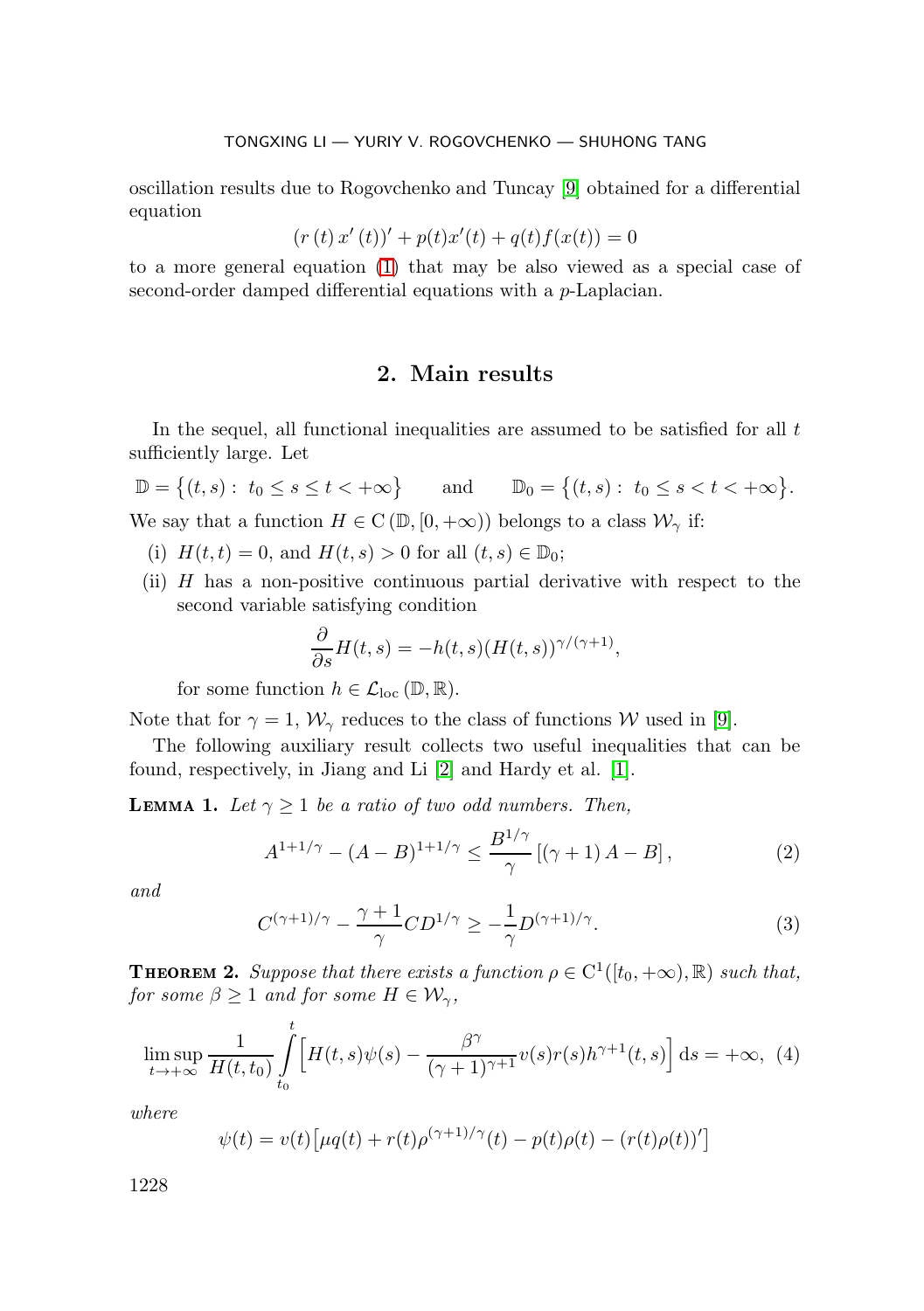*and*

<span id="page-2-1"></span>
$$
v(t) = \exp\left[-(\gamma + 1)\int_{t_0}^t \left(\rho^{1/\gamma}(s) - \frac{p(s)}{(\gamma + 1)r(s)}\right) ds\right].
$$
 (5)

*Then, equation* [\(1\)](#page-0-0) *is oscillatory.*

P r o o f. Let  $x(t)$  be a non-oscillatory solution of [\(1\)](#page-0-0). Observe that assumptions on  $\gamma$  and  $f(x)$  imply that if  $x(t)$  is a solution of [\(1\)](#page-0-0),  $-x(t)$  is also a solution to this equation. Thus, without loss of generality, we can assume that there exists a  $T_0 \ge t_0$  such that  $x(t) > 0$ , for all  $t \ge T_0$ . Define a generalized Riccati substitution by

<span id="page-2-2"></span><span id="page-2-0"></span>
$$
u(t) = v(t)r(t)\left[\left(\frac{x'(t)}{x(t)}\right)^{\gamma} + \rho(t)\right], \qquad t \ge T_0.
$$
\n(6)

Differentiating [\(6\)](#page-2-0), we obtain

$$
u'(t) = \frac{v'(t)}{v(t)}u(t) + v(t)\frac{(r(t)(x'(t))^{\gamma})'}{x^{\gamma}(t)}
$$

$$
-\gamma v(t)r(t)\left[\frac{u(t)}{v(t)r(t)} - \rho(t)\right]^{(\gamma+1)/\gamma} + v(t)(r(t)\rho(t))'. \tag{7}
$$

Let  $A = u(t)/(v(t)r(t))$  and  $B = \rho(t)$ . Using the inequality [\(2\)](#page-1-0), we conclude that

$$
\left[\frac{u(t)}{v(t)r(t)} - \rho(t)\right]^{(\gamma+1)/\gamma} \ge \left(\frac{u(t)}{v(t)r(t)}\right)^{(\gamma+1)/\gamma} - \frac{\rho^{1/\gamma}(t)}{\gamma} \left[ (\gamma+1) \frac{u(t)}{v(t)r(t)} - \rho(t) \right].
$$
  
Thus, (1), (5), and (7) yield

Thus,  $(1)$ ,  $(5)$ , and  $(7)$  yield

<span id="page-2-3"></span>
$$
u'(t) \le -\psi(t) - \gamma \left(\frac{u^{\gamma+1}(t)}{v(t)r(t)}\right)^{1/\gamma}.
$$
 (8)

Multiplying both sides of  $(8)$  by  $H(t, s)$  and integrating the resulting inequality from  $T_1$  to t, we obtain, for all  $\beta \ge 1$  and all  $t \ge T_1 \ge T_0$ ,

<span id="page-2-4"></span>
$$
\int_{T_1}^t H(t,s)\psi(s) ds + \int_{T_1}^t h(t,s) (H(t,s))^{\gamma/(\gamma+1)} u(s) ds
$$
\n
$$
+ \frac{\gamma}{\beta} \int_{T_1}^t H(t,s) \left(\frac{u^{\gamma+1}(s)}{v(s)r(s)}\right)^{1/\gamma} ds \qquad (9)
$$
\n
$$
\leq H(t,T_1)u(T_1) - \frac{\gamma(\beta-1)}{\beta} \int_{T_1}^t H(t,s) \left(\frac{u^{\gamma+1}(s)}{v(s)r(s)}\right)^{1/\gamma} ds.
$$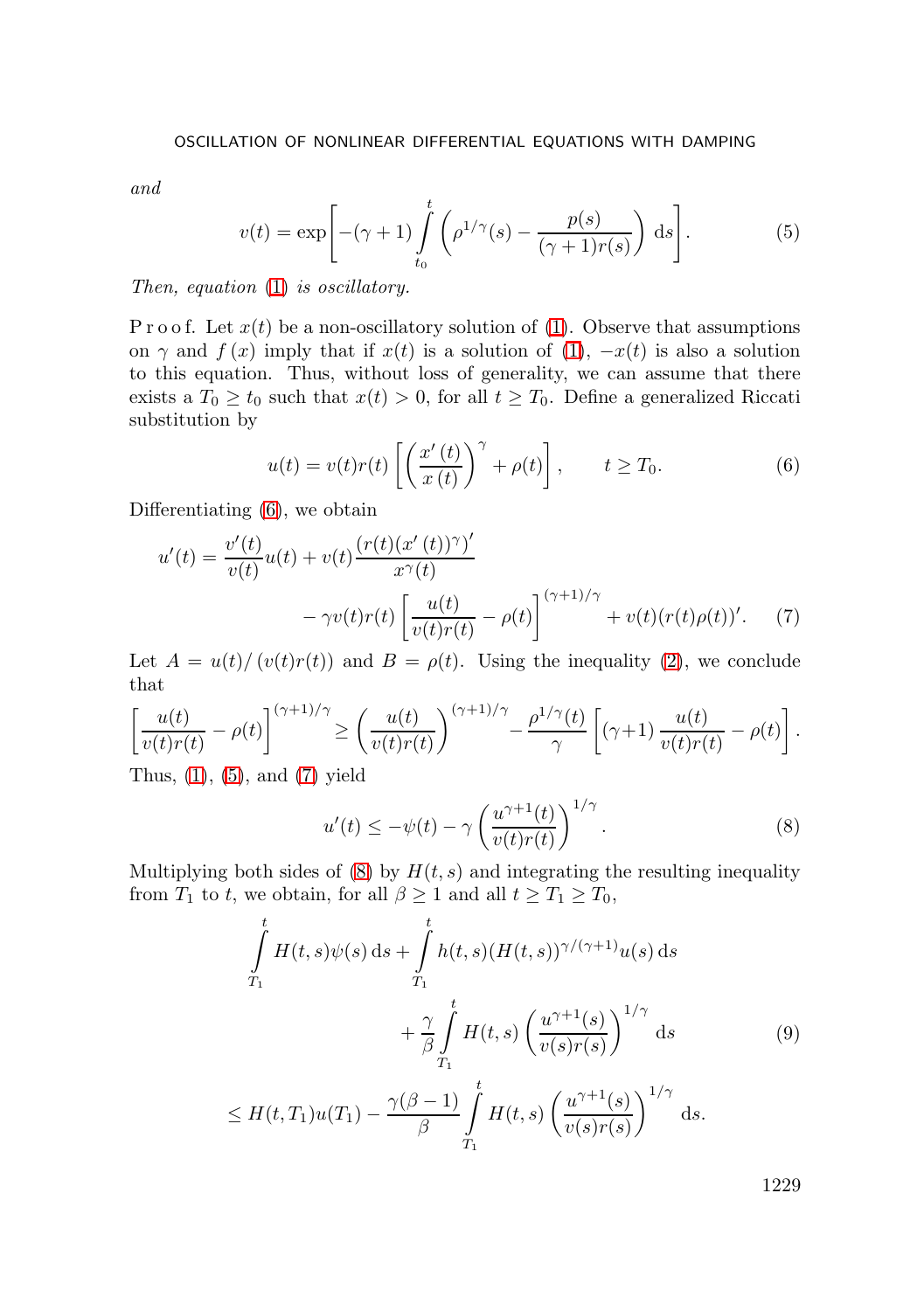Define now

$$
C = \left(\frac{\gamma H(t,s)u^{(\gamma+1)/\gamma}(s)}{\beta v^{1/\gamma}(s)r^{1/\gamma}(s)}\right)^{\gamma/(\gamma+1)}
$$

and

<span id="page-3-1"></span><span id="page-3-0"></span>
$$
D = -\left(\frac{\gamma \beta^{\gamma} v(s) r(s) h^{\gamma+1}(t,s)}{(\gamma+1)^{\gamma+1}}\right)^{\gamma/(\gamma+1)}.
$$

Applying the inequality [\(3\)](#page-1-1), we conclude that

$$
h(t,s)(H(t,s))^{\gamma/(\gamma+1)}u(s) + \frac{\gamma}{\beta}H(t,s)\left(\frac{u^{\gamma+1}(s)}{v(s)r(s)}\right)^{1/\gamma}
$$
  

$$
\leq -\frac{\beta^{\gamma}}{(\gamma+1)^{\gamma+1}}v(s)r(s)h^{\gamma+1}(t,s).
$$
 (10)

By [\(9\)](#page-2-4) and [\(10\)](#page-3-0),

$$
\int_{T_1}^t \left[ H(t,s)\psi(s) - \frac{\beta^{\gamma}}{(\gamma+1)^{\gamma+1}} v(s)r(s)h^{\gamma+1}(t,s) \right] ds
$$
\n
$$
\leq H(t,T_1)u(T_1) - \frac{\gamma(\beta-1)}{\beta} \int_{T_1}^t H(t,s) \left( \frac{u^{\gamma+1}(s)}{v(s)r(s)} \right)^{1/\gamma} ds. \quad (11)
$$

Using monotonicity of  $H,$  we conclude that, for all  $t\geq T_1,$ 

$$
\int_{T_1}^t \left[ H(t,s)\psi(s) - \frac{\beta^{\gamma}}{(\gamma+1)^{\gamma+1}} v(s)r(s)h^{\gamma+1}(t,s) \right] ds
$$
  

$$
\leq H(t,T_1)|u(T_1)| \leq H(t,t_0)|u(T_1)|.
$$

Thus,

$$
\int_{t_0}^t \left[ H(t,s)\psi(s) - \frac{\beta^{\gamma}}{(\gamma+1)^{\gamma+1}} v(s)r(s)h^{\gamma+1}(t,s) \right] ds
$$
  

$$
\leq H(t,t_0) \left[ |u(T_1)| + \int_{t_0}^{T_1} |\psi(s)| ds \right].
$$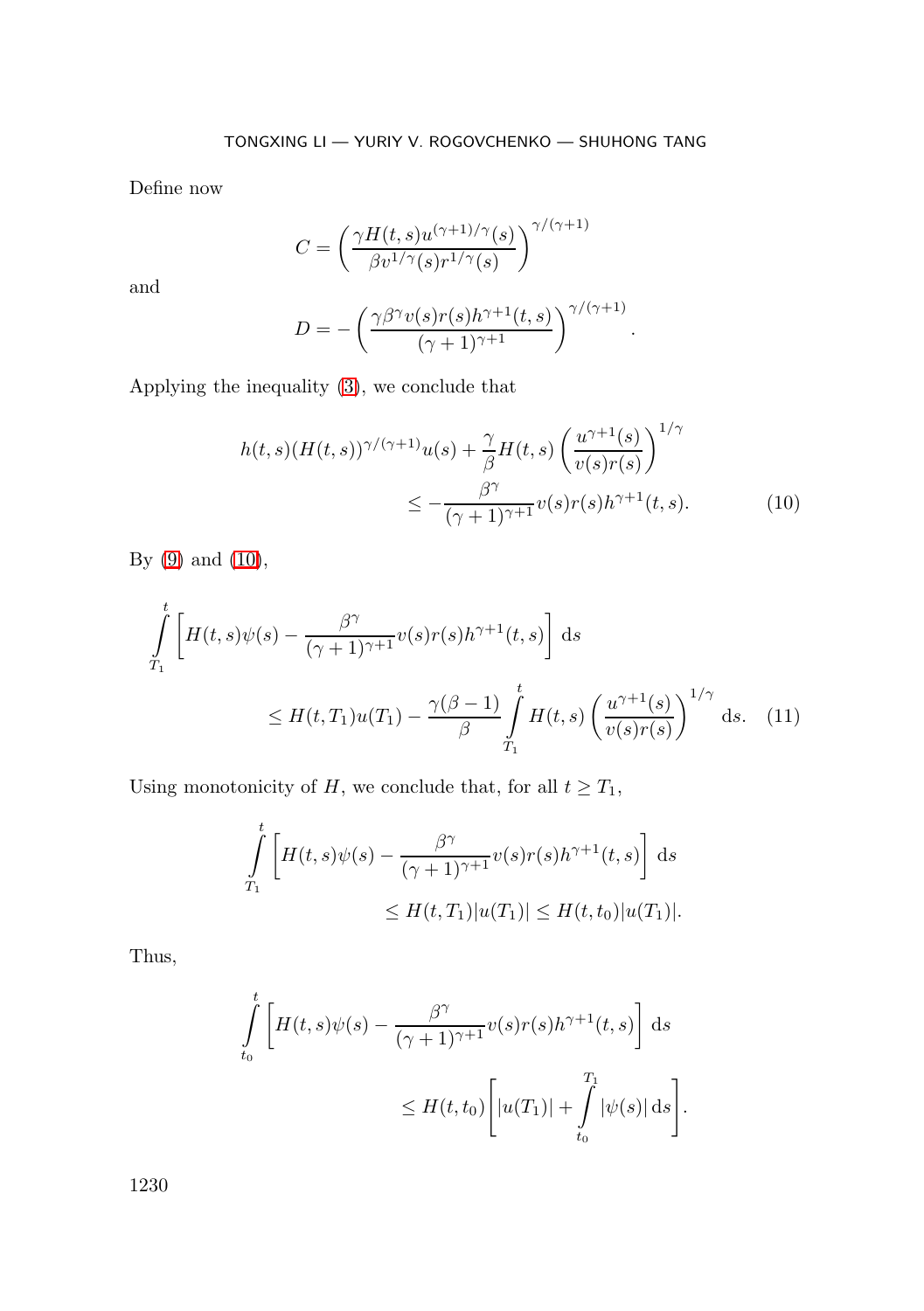Hence,

$$
\limsup_{t \to +\infty} \frac{1}{H(t,t_0)} \int_{t_0}^t \left[ H(t,s)\psi(s) - \frac{\beta^{\gamma}}{(\gamma+1)^{\gamma+1}} v(s)r(s)h^{\gamma+1}(t,s) \right] ds
$$
  

$$
\leq |u(T_1)| + \int_{t_0}^{T_1} |\psi(s)| ds < +\infty,
$$

<span id="page-4-2"></span>which contradicts [\(4\)](#page-1-2). The proof is complete.  $\Box$ 

If condition [\(4\)](#page-1-2) in Theorem [2](#page-1-3) fails to hold, the following result can be used instead.

**THEOREM 3.** Suppose that there exist functions  $H \in \mathcal{W}_{\gamma}$ ,  $\rho \in C^1([t_0, +\infty), \mathbb{R})$ , *and*  $\phi \in C([t_0, +\infty), \mathbb{R})$  *such that, for all*  $T \ge t_0$  *and for some*  $\beta > 1$ *,* 

<span id="page-4-0"></span>
$$
0 < \inf_{s \ge t_0} \left[ \liminf_{t \to +\infty} \frac{H(t, s)}{H(t, t_0)} \right] \le +\infty \tag{12}
$$

*and*

$$
\limsup_{t\to +\infty}\frac{1}{H(t,T)}\int\limits_T^t\left[H(t,s)\psi(s)-\frac{\beta^\gamma}{(\gamma+1)^{\gamma+1}}v(s)r(s)h^{\gamma+1}(t,s)\right]\,\mathrm{d} s\geq \phi(T),
$$

*where*  $\psi$  *and*  $v$  *are as in* Theorem [2](#page-1-3)*. If* 

<span id="page-4-1"></span>
$$
\int_{t_0}^{+\infty} \left(\frac{\phi_+^{\gamma+1}(s)}{v(s)r(s)}\right)^{1/\gamma} ds = +\infty,
$$
\n(13)

*where*  $\phi_{+}(t) = \max{\{\phi(t), 0\}}$ *, then equation* [\(1\)](#page-0-0) *is oscillatory.* 

P r o o f. Without loss of generality, assume again that [\(1\)](#page-0-0) possesses a solution  $x(t)$  such that  $x(t) > 0$  on  $[T_0, +\infty)$  for some  $T_0 \geq t_0$ . Proceeding as in the proof of Theorem [2,](#page-1-3) we arrive at the inequality [\(11\)](#page-3-1), which yields, for all  $t>T_1$ and for any  $\beta \geq 1$ ,

$$
\phi(T_1) \leq \limsup_{t \to +\infty} \frac{1}{H(t,T_1)} \int_{T_1}^t \left[ H(t,s)\psi(s) - \frac{\beta^{\gamma}}{(\gamma+1)^{\gamma+1}} v(s)r(s)h^{\gamma+1}(t,s) \right] ds
$$
  

$$
\leq u(T_1) - \frac{\gamma(\beta-1)}{\beta} \liminf_{t \to +\infty} \frac{1}{H(t,T_1)} \int_{T_1}^t H(t,s) \left( \frac{u^{\gamma+1}(s)}{v(s)r(s)} \right)^{1/\gamma} ds.
$$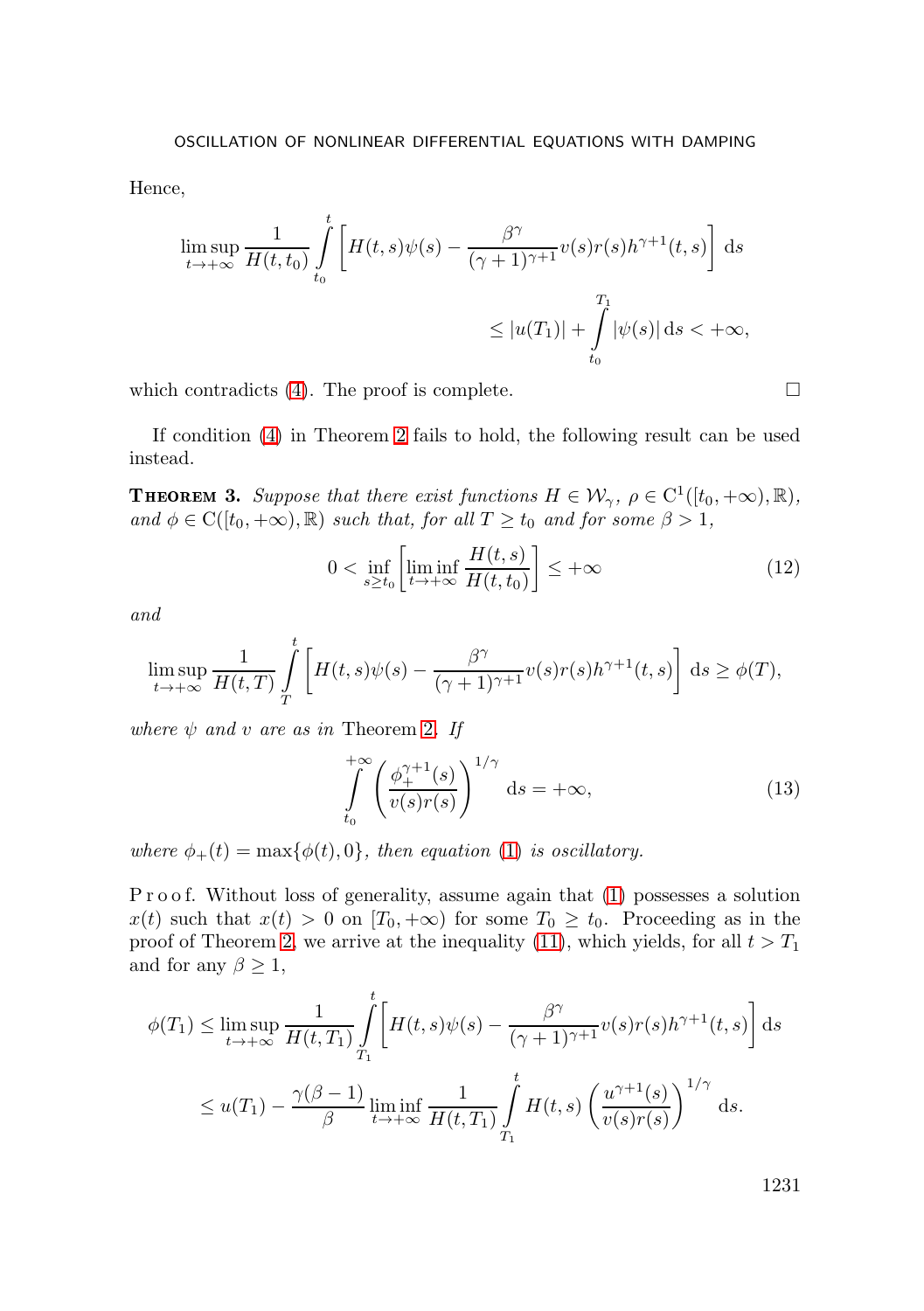### TONGXING LI — YURIY V. ROGOVCHENKO — SHUHONG TANG

The latter inequality implies that, for all  $t>T_1$  and for all  $\beta \geq 1$ ,

$$
\phi(T_1) + \frac{\gamma(\beta - 1)}{\beta} \liminf_{t \to +\infty} \frac{1}{H(t, T_1)} \int_{T_1}^t H(t, s) \left(\frac{u^{\gamma+1}(s)}{v(s)r(s)}\right)^{1/\gamma} ds \le u(T_1).
$$

Consequently,

<span id="page-5-4"></span><span id="page-5-3"></span><span id="page-5-0"></span>
$$
\phi(T_1) \le u(T_1),\tag{14}
$$

and

$$
\liminf_{t \to +\infty} \frac{1}{H(t,T_1)} \int_{T_1}^t H(t,s) \left(\frac{u^{\gamma+1}(s)}{v(s)r(s)}\right)^{1/\gamma} ds
$$
\n
$$
\leq \frac{\beta}{\gamma(\beta-1)} (u(T_1) - \phi(T_1)) < +\infty.
$$
\n(15)

Assume now that

$$
\int_{T_1}^{+\infty} \left(\frac{u^{\gamma+1}(s)}{v(s)r(s)}\right)^{1/\gamma} ds = +\infty.
$$
\n(16)

Condition [\(12\)](#page-4-0) implies existence of a  $\vartheta > 0$  such that

<span id="page-5-2"></span><span id="page-5-1"></span>
$$
\liminf_{t \to +\infty} \frac{H(t,s)}{H(t,t_0)} > \vartheta. \tag{17}
$$

It follows from [\(16\)](#page-5-0) that, for any positive constant  $\eta$ , there exists a  $T_2 > T_1$  such that, for all  $t\geq T_2,$ 

$$
\int_{T_1}^t \left(\frac{u^{\gamma+1}(s)}{v(s)r(s)}\right)^{1/\gamma} ds \ge \frac{\eta}{\vartheta}.\tag{18}
$$

Using integration by parts and [\(18\)](#page-5-1), we have, for all  $t \geq T_1$ ,

$$
\frac{1}{H(t,T_1)} \int_{T_1}^t H(t,s) \left(\frac{u^{\gamma+1}(s)}{v(s)r(s)}\right)^{1/\gamma} ds
$$
\n
$$
= \frac{1}{H(t,T_1)} \int_{T_1}^t H(t,s) d\left[\int_{T_1}^s \left(\frac{u^{\gamma+1}(\xi)}{v(\xi)r(\xi)}\right)^{1/\gamma} d\xi\right]
$$
\n
$$
= \frac{1}{H(t,T_1)} \int_{T_1}^t \left[\int_{T_1}^s \left(\frac{u^{\gamma+1}(\xi)}{v(\xi)r(\xi)}\right)^{1/\gamma} d\xi\right] \left[-\frac{\partial H(t,s)}{\partial s}\right] ds
$$
\n
$$
\geq \frac{\eta}{\vartheta} \frac{1}{H(t,T_1)} \int_{T_2}^t \left[-\frac{\partial H(t,s)}{\partial s}\right] ds = \frac{\eta}{\vartheta} \frac{H(t,T_2)}{H(t,T_1)} \geq \frac{\eta}{\vartheta} \frac{H(t,T_2)}{H(t,t_0)}.
$$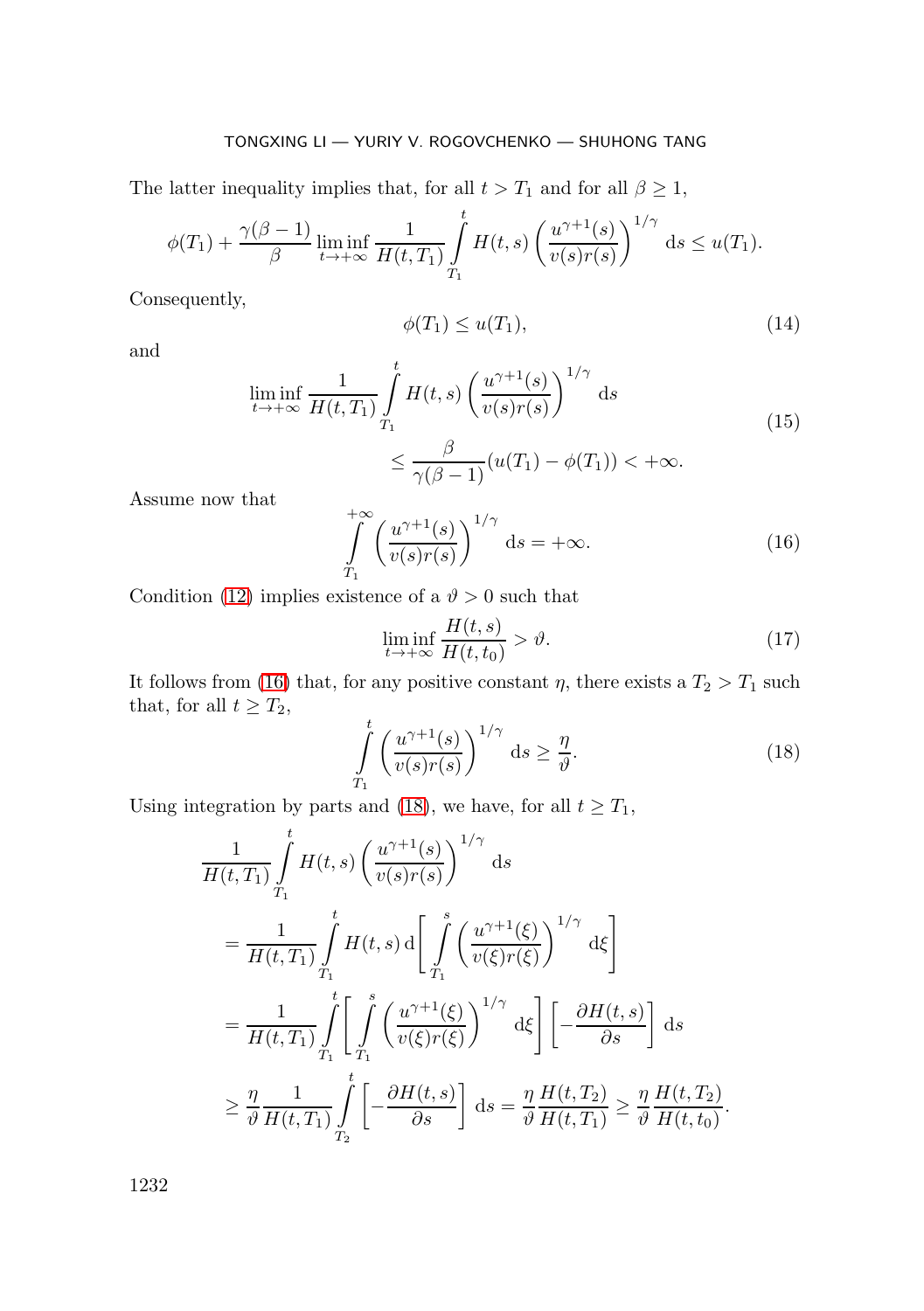By virtue of [\(17\)](#page-5-2), there exists a  $T_3 \geq T_2$  such that, for all  $t \geq T_3$ ,

$$
\frac{H(t,T_2)}{H(t,t_0)} \ge \vartheta,
$$

which implies that

$$
\frac{1}{H(t,T_1)}\int\limits_{T_1}^t H(t,s)\left(\frac{u^{\gamma+1}(s)}{v(s)r(s)}\right)^{1/\gamma}\,\mathrm{d} s\geq \eta,\qquad t\geq T_2.
$$

Since  $\eta$  is an arbitrary positive constant,

$$
\liminf_{t \to +\infty} \frac{1}{H(t,T_1)} \int_{T_1}^t H(t,s) \left(\frac{u^{\gamma+1}(s)}{v(s)r(s)}\right)^{1/\gamma} ds = +\infty,
$$

and the latter contradicts [\(15\)](#page-5-3). Consequently,

$$
\int_{T_1}^{+\infty} \left(\frac{u^{\gamma+1}(s)}{v(s)r(s)}\right)^{1/\gamma} ds < +\infty,
$$

and, by virtue of [\(14\)](#page-5-4),

$$
\int_{T_1}^{+\infty} \left( \frac{\phi_+^{\gamma+1}(s)}{v(s)r(s)} \right)^{1/\gamma} ds \le \int_{T_1}^{+\infty} \left( \frac{u^{\gamma+1}(s)}{v(s)r(s)} \right)^{1/\gamma} ds < +\infty,
$$

which contradicts [\(13\)](#page-4-1). This completes the proof.  $\Box$ 

**Remark 4.** Choosing different combinations of functions H and  $\rho$ , one can derive from general Theorems [2](#page-1-3) and [3](#page-4-2) a variety of efficient tests for oscillation of equation [\(1\)](#page-0-0) and its particular cases.

If  $f(x) = \mu x^{\gamma}$  for some  $\mu > 0$ , equation [\(1\)](#page-0-0) reduces to a second-order halflinear damped differential equation

<span id="page-6-1"></span><span id="page-6-0"></span>
$$
(r(t) (x'(t))^{\gamma})' + p(t) (x'(t))^{\gamma} + \mu q(t) x^{\gamma}(t) = 0.
$$
 (19)

Equation [\(19\)](#page-6-0) has been recently studied by Liu et al. [\[6\]](#page-8-5) and Zhang et al. [\[13\]](#page-9-0) under the assumptions

 $r(t) > 0,$   $p(t) > 0,$   $q(t) > 0.$ 

Theorems [2](#page-1-3) and [3](#page-4-2) yield the following oscillation result.

**COROLLARY 5.** Let  $f(x) = \mu x^{\gamma}$ , for some  $\mu > 0$ . Suppose further that either

- (i) [\(4\)](#page-1-2) *holds or*
- (ii) *assumptions of* Theorem [3](#page-4-2) *are satisfied.*

*Then, equation* [\(19\)](#page-6-0) *is oscillatory.*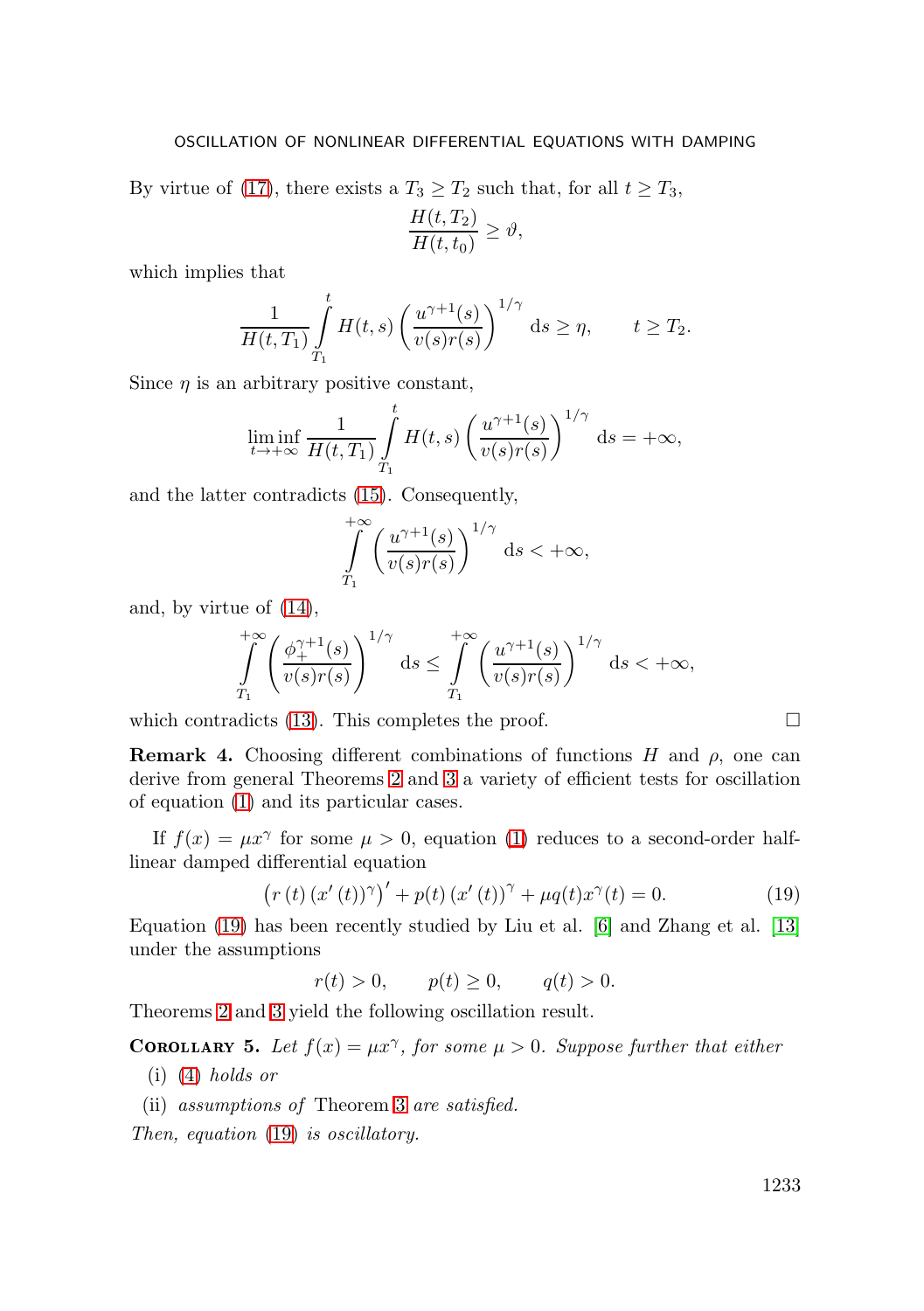*Example* 6. For  $t \geq 1$ , consider a second-order half-linear differential equation

<span id="page-7-0"></span>
$$
\left(\frac{1}{t}\left(x'(t)\right)^{\gamma}\right)' + \cos t \left(x'(t)\right)^{\gamma} \n+ \left[\frac{1}{t^3} - \frac{\alpha(t)}{t} \left(\frac{t \cos t - 2t^{-1}}{\gamma + 1}\right) + \alpha(t) \cos t + \left(\frac{\alpha(t)}{t^{\gamma}}\right)'\right] x^{\gamma}(t) = 0,
$$
\n(20)

where  $\gamma \geq 1$  is a quotient of odd positive integers and

$$
\alpha(t) = \left(\frac{t\cos t - 2t^{-1}}{\gamma + 1}\right)^{\gamma}
$$

.

Let  $H(t,s) = (t - s)^2$  and  $\rho(t) = \alpha(t)$ . Then,  $h(t,s) = 2(t - s)^{(1-\gamma)/(1+\gamma)}$ ,  $v(t) = t^2$ , and  $\psi(t) = t^{-1}$ . Consequently, for any  $\beta \ge 1$ ,

$$
\limsup_{t \to +\infty} \frac{1}{H(t,t_0)} \int_{t_0}^t \left[ H(t,s)\psi(s) - \frac{\beta^{\gamma}}{(\gamma+1)^{\gamma+1}} v(s)r(s)h^{\gamma+1}(t,s) \right] ds
$$
  
= 
$$
\limsup_{t \to +\infty} \frac{1}{t^2} \int_{1}^t \left[ \frac{(t-s)^2}{s} - \frac{2^{\gamma+1}\beta^{\gamma}}{(\gamma+1)^{\gamma+1}} s(t-s)^{1-\gamma} \right] ds = +\infty,
$$

and equation [\(20\)](#page-7-0) is oscillatory by Corollary [5,](#page-6-1) part (i).

*Example* 7. For  $t \geq 1$ , consider a second-order half-linear differential equation

<span id="page-7-1"></span>
$$
\left(\alpha(t) (x'(t))^{\gamma}\right)' + \frac{3}{t} \alpha(t) (x'(t))^{\gamma} + t^{-3} \left((1 - t^3 + 2t^2 - 6t) \sin t + 12t\right) x^{\gamma}(t) = 0,
$$
\n(21)

where  $\gamma \geq 1$  is a quotient of odd positive integers and

$$
\alpha(t) = \left(1 + \frac{1}{2t^3}\right)(2 + \sin t).
$$

Let  $\beta = 2^{-1}(1+\gamma)^{(\gamma+1)/\gamma}$ ,  $H(t,s) = (t-s)^2$ , and  $\rho(t) = 0$ . Then,  $v(t) = t^3$ ,  $h(t,s) = 2(t-s)^{(1-\gamma)/(\gamma+1)}$ , and  $\psi(t) = (1-t^3+2t^2-6t)\sin t + 12t$ . One has

$$
\limsup_{t \to +\infty} \frac{1}{H(t,T)} \int_{T}^{t} \left[ H(t,s)\psi(s) - \frac{\beta^{\gamma}}{(\gamma+1)^{\gamma+1}} v(s)r(s)h^{\gamma+1}(t,s) \right] ds
$$
\n
$$
= \limsup_{t \to +\infty} \frac{1}{t^2} \left[ (t-s)^2 \left( (1-s^3 + 2s^2 - 6s) \sin s + 12s \right) - 2^{\gamma} \beta^{\gamma} (\gamma+1)^{-(\gamma+1)} (2s^3 + 1)(2 + \sin s)(t-s)^{1-\gamma} \right] ds
$$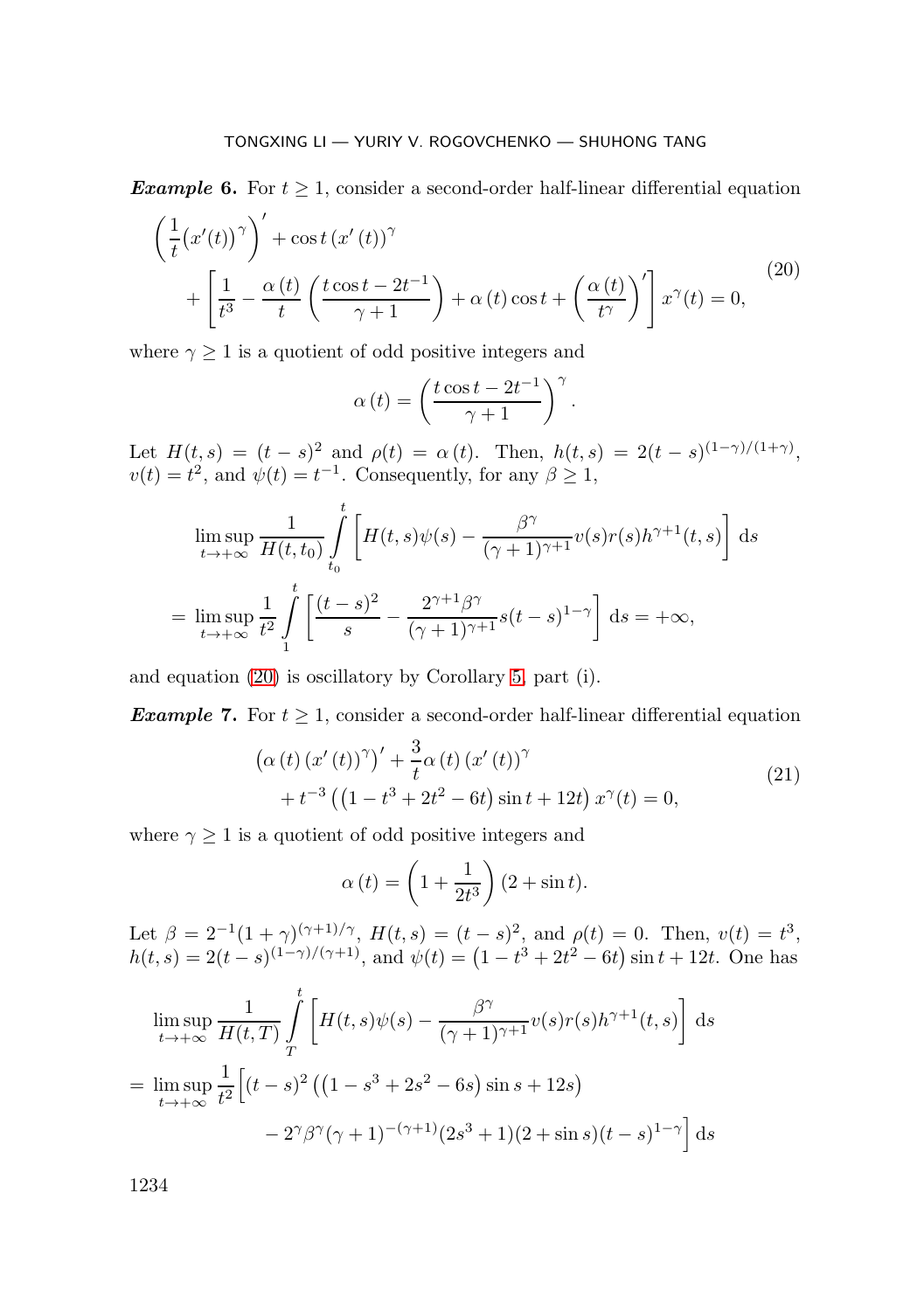$$
\geq \limsup_{t \to +\infty} \frac{1}{t^2} \left[ (t-s)^2 \left( \left( 1 - s^3 + 2s^2 - 6s \right) \sin s + 12s \right) - (2s^3 + 1)(2 + \sin s) \right] ds
$$
  
= 16 - T<sup>3</sup> cos T + T<sup>2</sup> (2 cos T – 6 + 3 sin T) – 4T sin T – 3 cos T =  $\phi$ (T).

It is not difficult to verify that condition [\(13\)](#page-4-1) is satisfied. Therefore, equation [\(21\)](#page-7-1) is oscillatory by Corollary [5,](#page-6-1) part (ii).

**Remark 8.** Note that Theorems [2](#page-1-3) and [3](#page-4-2) include, as a particular case  $(\gamma = 1)$ , corresponding results derived by Rogovchenko and Tuncay [\[9:](#page-8-2) Theorem 17, Theorem 19] and improve those obtained in the papers [\[6,](#page-8-5)[12,](#page-8-6)[13\]](#page-9-0) under more restrictive sign conditions on the coefficients  $p$  and  $q$ .

<span id="page-8-4"></span><span id="page-8-3"></span>**Remark 9.** It would be interesting to find another method to investigate [\(1\)](#page-0-0) when  $\gamma$  < 1, since the inequality [\(2\)](#page-1-0) does not hold in this case.

#### <span id="page-8-0"></span>REFERENCES

- <span id="page-8-1"></span>[1] HARDY, G. H.—LITTLEWOOD, J. E.—POLYA, G.: Inequalities (2nd ed.), Cambridge University Press, Cambridge, 1988.
- [2] JIANG, J. C.—LI, X. P.: Oscillation of second order nonlinear neutral differential equations, Appl. Math. Comput. **135** (2003), 531–540.
- <span id="page-8-5"></span>[3] KIRANE, M.—ROGOVCHENKO, Yu. V.: Oscillation results for a second order damped differential equation with nonmonotonous nonlinearity, J. Math. Anal. Appl. **250** (2000), 118–138.
- [4] KIRANE, M.—ROGOVCHENKO, Yu. V.: On oscillation of nonlinear second order differential equation with damping term, Appl. Math. Comput. **117** (2001), 177–192.
- [5] LI, W. T.: Interval oscillation criteria for second-order quasi-linear nonhomogeneous differential equations with damping, Appl. Math. Comput. **147** (2004), 753–763.
- <span id="page-8-2"></span>[6] LIU, S.—ZHANG, Q.—YU, Y.: Oscillation of even-order half-linear functional differential equations with damping, Comput. Math. Appl. **61** (2011), 2191–2196.
- [7] ROGOVCHENKO, S. P.—ROGOVCHENKO, Yu. V.: Oscillation of differential equations with damping, Dyn. Contin. Discrete Impuls. Syst. Ser. A Math. Anal. **10** (2003), 447–461.
- [8] ROGOVCHENKO, Yu. V.: Oscillation theorems for second-order equations with damping, Nonlinear Anal. **41** (2000), 1005–1028.
- <span id="page-8-6"></span>[9] ROGOVCHENKO, Yu. V.—TUNCAY, F.: Oscillation criteria for second-order nonlinear differential equations with damping, Nonlinear Anal. **69** (2008), 208–221.
- [10] ROGOVCHENKO, Yu. V.—TUNCAY, F.: Oscillation theorems for a class of second order nonlinear differential equations with damping, Taiwanese J. Math. **13** (2009), 1909–1928.
- [11] XING, L.—ZHENG, Z.: New oscillation criteria for forced second order half-linear differential equations with damping, Appl. Math. Comput. **198** (2008), 481–486.
- [12] YAMAOKA, N.: Oscillation criteria for second-order damped nonlinear differential equations with *p*-Laplacian, J. Math. Anal. Appl. **325** (2007), 932–948.